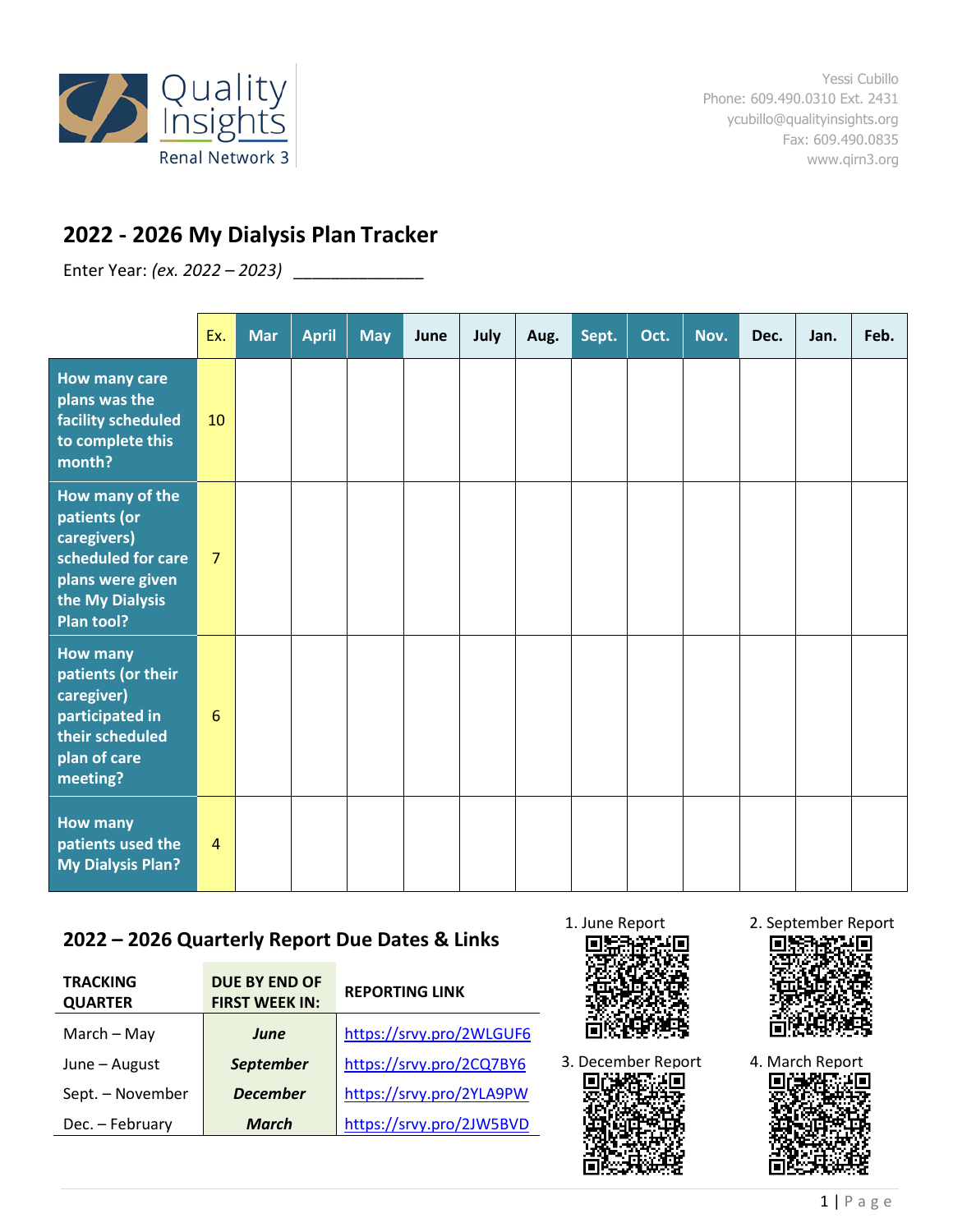#### **EVERY QUARTER YOU WILL ANSWER THE FOLLOWING QUESTIONS IN THE REPORTING LINK/QR PROVIDED:**

#### **Share common patient responses to What is important / What matters to them:**

- $\Box$  Getting a transplant.
- $\Box$  Starting home dialysis.
- $\Box$  Avoiding hospitalizations.
- $\Box$  Managing symptoms of dialysis.
- $\Box$  Become more independent.
- $\Box$  Staying as healthy and strong as possible.
- $\Box$  Communication with dialysis nurses and Nephrologist.
- $\Box$  Maintain employment or returning to work.
- $\Box$  Reliable and dependable transportation to and from dialysis and other medical appointments.
- $\Box$  Other If other, please specify:

### **Share the Challenge/Barrier to accomplishing what is important/matters to them:**

- $\Box$  Declined at local transplant center.
- $\Box$  Kidney transplant evaluation can be overwhelming.
- $\Box$  No space at home/apartment for all the equipment and supplies.
- $\Box$  Managing symptoms from comorbid conditions.
- $\Box$  Feeling weak/tired after dialysis treatments which impacts ability to do other things.
- $\Box$  Staff turn-over or new staff often which makes hard to feel comfortable with each new person.
- $\Box$  Insurance coverage has limited transportation benefits and available public transportation is always late.
- $\Box$  Accommodating dialysis and employer's schedules.
- $\Box$  Other If other, please specify:

#### **Share the care plan actions items the team identified to assist patient address What is Important and the Barriers:**

- $\Box$  Doctor to refer to a second transplant center. SW to assist with appointment scheduling and reminders.
- $\Box$  Conduct a home consultation with patient and family to help plan for home dialysis accommodations.
- $\Box$  SW to check into local transportation options (buses, ride/bike-share) and payment subsidies.